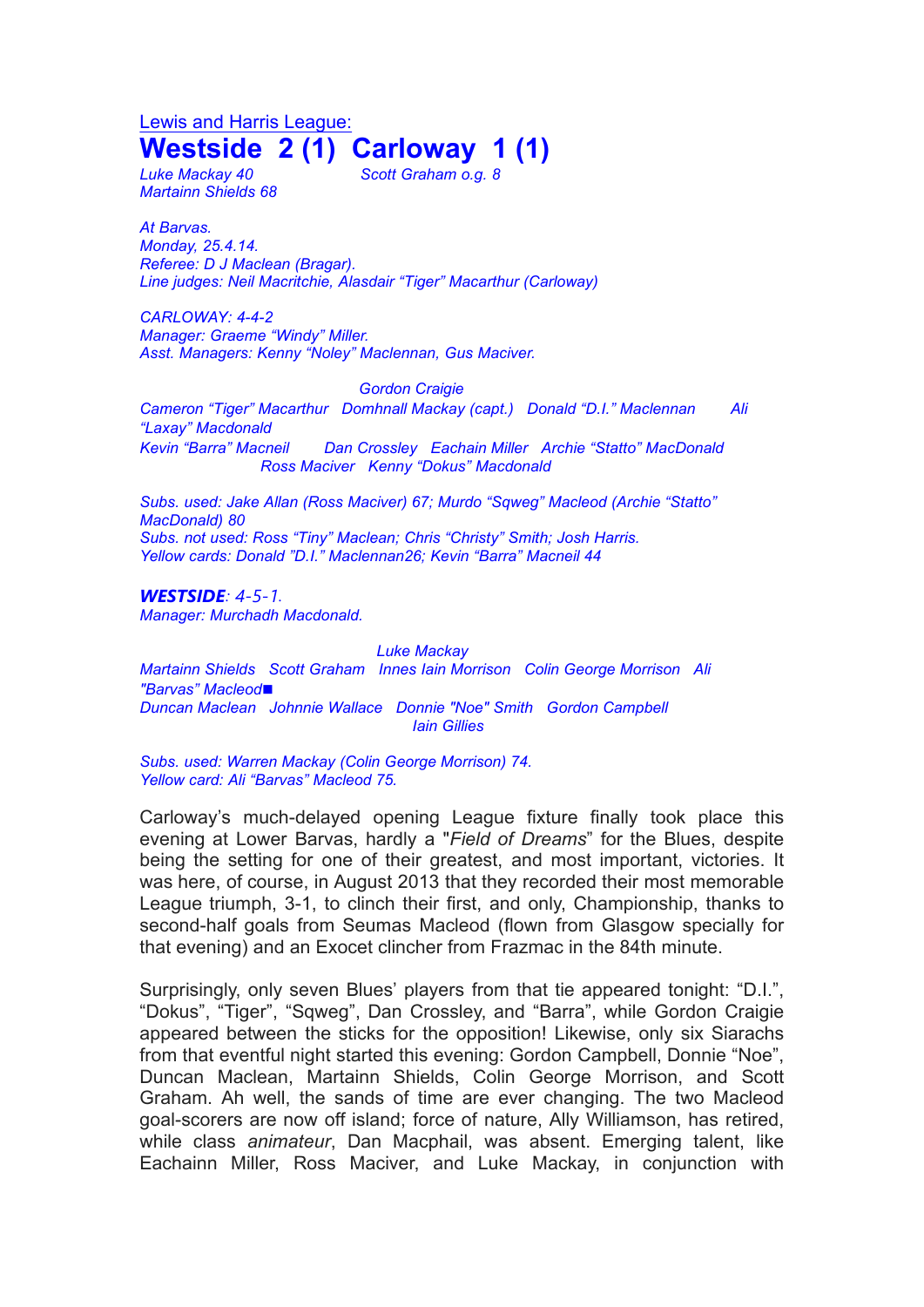established ball-players like Dan Crossley, Innes Iain Morrison, and Ali "Barvas"Macleod have a few gaps to fill.

Since that night, however, Barvas has not been high on na Gormaich's bucket list - more likely, a front-runner in a '*One of those Places Best Avoided'* competition, just ahead of Goathill. A 0-4 mauling was inflicted the following season, West's Championship-winning year, and last year the Blues recorded a semi-respectable 2-4 League loss, "Sqweg" and "Dokus" making the scoresheet. Early exits from most Cups meant there was only one other meeting between the west side's best in 2015, the occasion being another evening of abject misery for the Blues at Cnoc a' Choilich in May, Innes Iain Morrison, Jamie Sullivan, and Martainn Shields piling on the heartache.

So, lots to think about - or forget - tonight for the Blues. However, two competent displays, against United and Ness, which featured outstanding performances from Miller, Crossley, and "Dokus", plus rock-hard defensive work from the back-line of "Tiger", Mackay, "D.I.", and "Laxay", fuelled optimism for a positive outcome and led to an identical starting line-up to last Friday night's. Also, Jake Allan was again available, and joined the bench, beside Ross "Tiny" Maclean, Chris "Christy" Smith, Murdo "Sqweg" Macleod, and a recovered Josh Harris. However, they confronted a Siarach eleven celebrating three successive opening victories: in the ABC Cup, 3-0 at Back and 4-1 at home to Point, last year's Championship runners-up; and 4-1 victors on Saturday in Lionacleit over Barra, the current holders of the Coop Cup.

Tonight's fixture could be viewed as a full-dress rehearsal for a more important event, the ABC Cup Final on Friday at Goathill, between these sides. Hopefully, tonight's unwelcome quest at the party will not be around on Friday in Stornoway: a howling Siberian northerly which did its best to frustrate any attempt at careful build-ups or delicate balls more than one metre above ground. Any spectator without thermals on most likely ended up in A.& E. Westside had the misfortune to face into the gale in the first half but the strength of the wind, plus its twisting direction diagonally from corner flag to corner flag, made it difficult for Carloway to use effectively, although an initial stroke of good fortune led them to believe otherwise.

From the whistle, the battle for midfield supremacy erupted: Miller and Crossley in immediate savage conflict with the Morrisons and Graham for that crucial area in the centre. An early free-kick for na Gormaich in the centre circle was lofted high straight forward by Mackay towards Ian Gillies. The wind carried it forward like a bullet and as everyone retreated to meet the plummetting ball, Scott Graham had the bad luck to mistime a clearing header so that the ball shot backwards off the top of his head from 10 metres and entered West's right-hand net, shoulder-high, like a rocket. If there had been no goal net, the ball would probably have ended up in Broadbay (**0-1**).

Four minutes later Duncan Maclean had a chance to emulate the Blues' captain from roughly the same spot but his free-kick was against the wind, which caused his high free-kick to descend rapidly about 10 metres from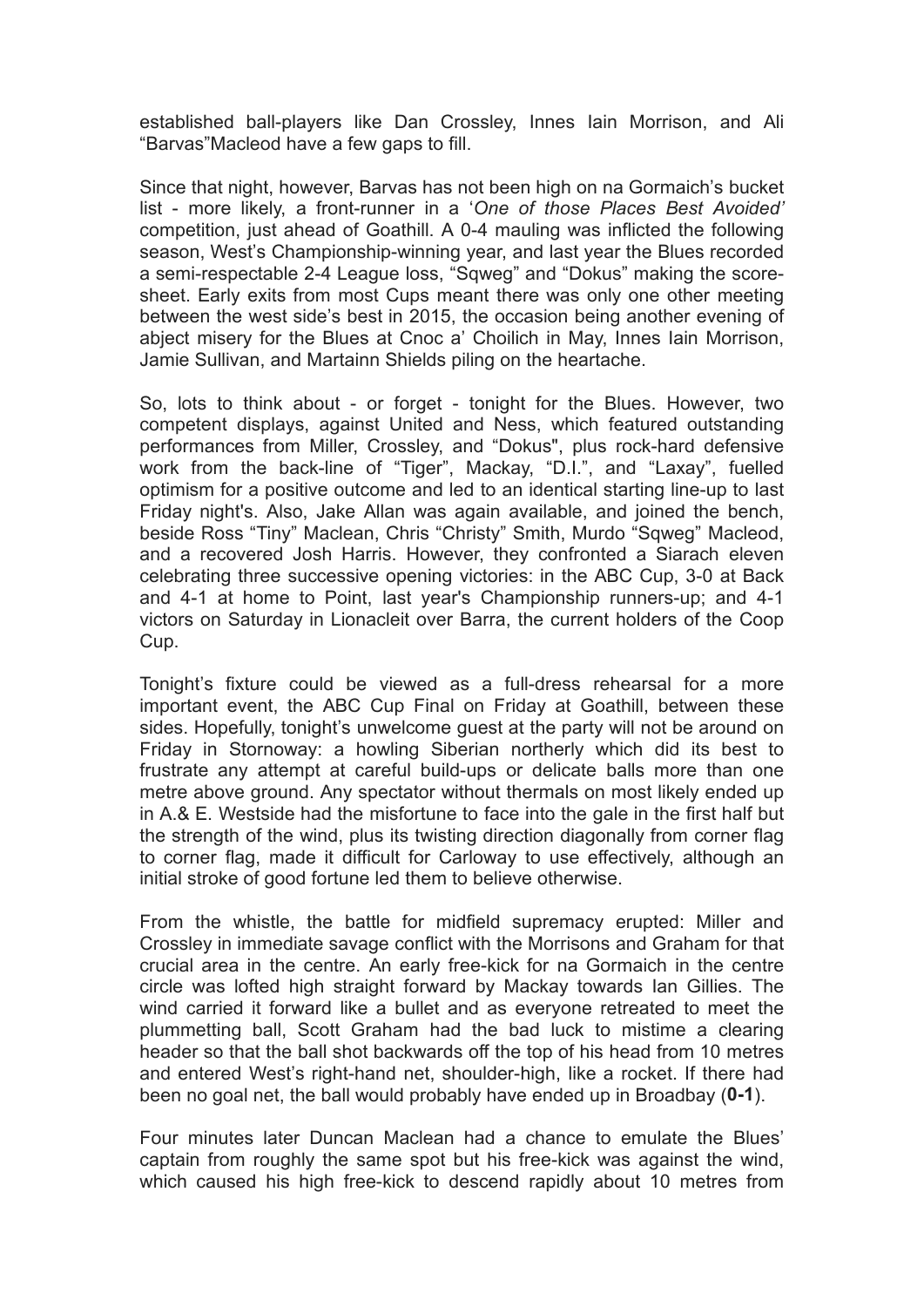goal. Craigie managed to punch clear under pressure to his right where Shields lurked, 16 metres out on the Siarach left, but his snap drive flew a metre over the bar. On 19 minutes West again broke through the centre, the Morrisons combining well to supply "Barvas" square and spreading wide to the right. As "Laxay" approached, 20 metres from the bye-line, he slipped the early ball forward ahead of Mackay, rushing into the right of the Carloway box. However, Craigie read the pass and pipped the striker to the ball. Nevertheless, the general drift of the game was toward Gillies because of the windswept conditions and the central battleground retreated 10 metres into the Siarach half.

In 23 minutes a Crossley free-kick on the Carloway left, midway within Westside's half, had to be headed on and away by a desperate Smith, 14 metres in front of goal. This resulted in two "Dokus" corners from the Blues' right, the second using the driving wind perfectly and forcing Gillies to carefully punch the ball over from under his own bar. Two minutes later "Dokus" trickery on the left edge of the Siarach box gave him space to sweep a low cross across goal but Campbell brilliantly intercepted to block MacDonald's attempt, 12 metres out by Gillies's right-hand post.

In 28 minutes a "Tiger" trip on Shields, 22 metres from the bye-line on the Siarach left, allowed Maclean to swing in a dangerous head-high diagonal which Mackay did well to win and head for a corner. The subsequent corner led to an almighty scramble around the Carloway box, as both Morrisons, Mackay, and Shields all had attempted conversions blocked, before "D.I" booted the ball the length of the park.

The wind continued to play tricks on the players. A superb Miller diagonal from the centre circle, between Wallace and Maclean, freed "Barra" on the right. He checked 16 metres from the line and tried to cut the ball across but the ball was blocked and thwacked downfield. However, the wind caught the clearance and pushed the ball upwards, back and across to "Dokus" on the near side of the box. He immediately turned, 20 metres out, and whipped a nasty right-footer to Gillies's right but it crept a metre past the far post. Two minutes later a Crossley short corner on the Carloway right to MacDonald ended with the Uibhisteach flashing a sharp low ball across goal. "Dokus", standing in the centre on the line of the box, swivelled back and turned to hook the ball forward, but, again, he was a metre out, this time over West's right-side bar.

As half-time approached, na Gormaich now were punished for these missed half-chances when Morrison fed "Ostrich" on the right. The attempted cross across goal, 18 metres from the line, was blocked outwards, then played back in. Several blocked clearances caused the ball to ricochet eventually to Colin George Morrison on the edge of the box. He instantly slipped it left to Mackay, who immediately cracked a low right-footer deep into the corner of Craigie's right-hand net (**1-1**).

## **Half-time: Westside 1 Carloway 1**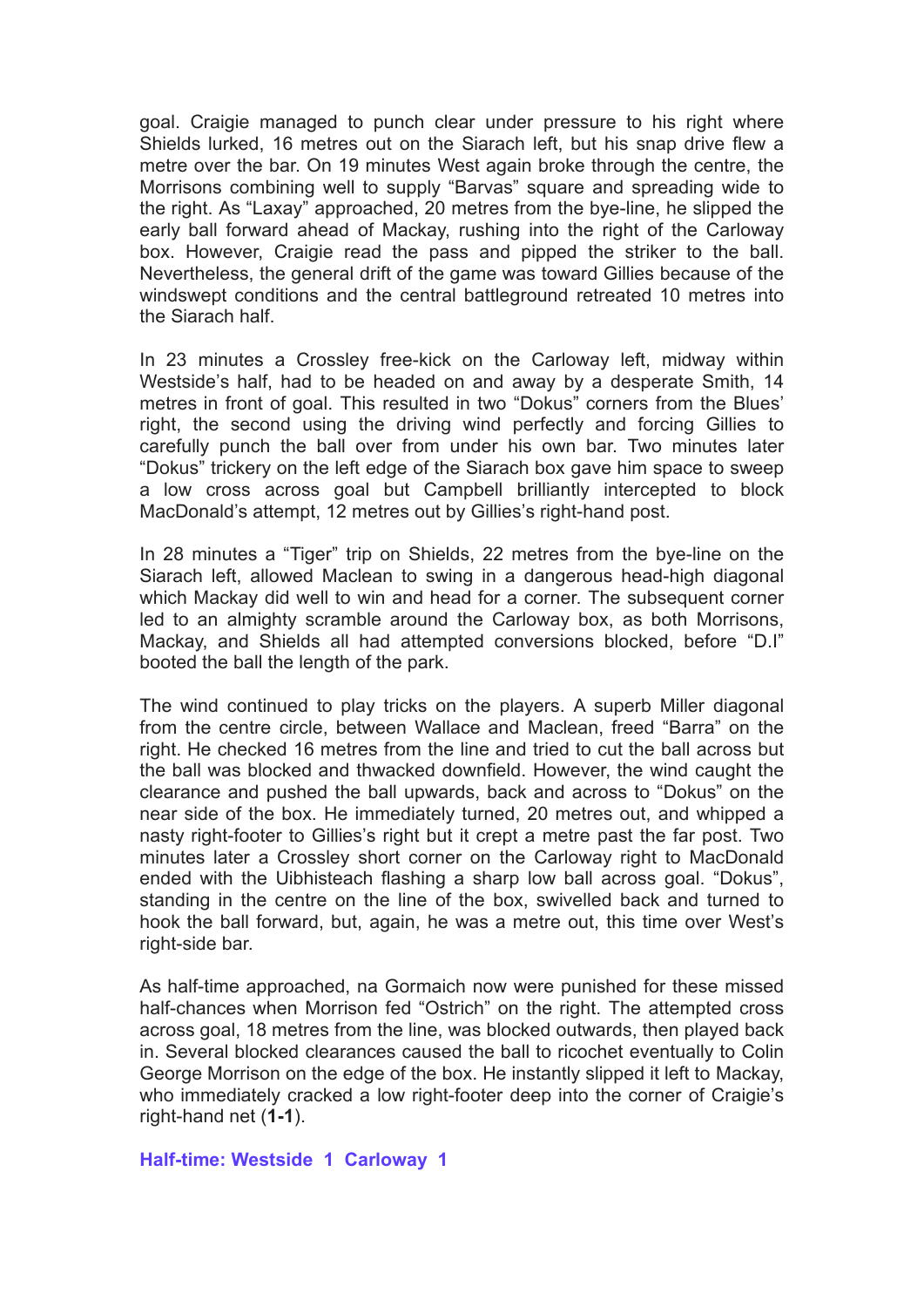It had been an extremely unedifying 45 minutes, for players and spectators alike, in freezing conditions, with meaningful, cohesive play disrupted hugely by an unrelenting wind. At half-time the fans probably cleaned out the tea and pie stall in 90 seconds. Any imaginative ball-play - by the likes of the Morrisons, "Barvas", Miller, or Crossley - was drastically curtailed, the parting ball, unless weighted, low, and precise, a gift to fortune. The main item of interest, after the switch round, was which side would harness the elements more effectively. Calloway had edged the chances so far, such as there were, but had not capitalized. The old cliché, "*If you don't take your chances ——*" sprang to mind.

Immediately, the brutal contest for midfield supremacy was re-ignited. In 52 minutes, Carloway had another unexpected opportunity to put clear space between themselves and West when Miller won the ball in the centre circle, turned right, then delivered a sublime diagonal behind Maclean for Maciver to ghost forward unchecked into the Siarach box. As Gillies narrowed the angle, the young star steered the ball neatly to his right from 16 metres; a carbon copy of his strike past "Sweeney" last Friday. However, it was slightly underhit and a chasing Campbell, coming across from West's right, somehow managed to catch it inside the far post and whip it away off the line. Two minutes later a Maclean free-kick, 22 metres out in the centre, was headed away by Mackay, only to be met by Campbell, 20 metres from goal to the right of the Blues' box, but he pulled his shot low and wide of Craigie's lefthand post.

In 57 minutes Ali "Barvas" finally showed his class to gather the ball on the right behind MacDonald, draw "Laxay", then cut inside and across, midway within the Carloway half, before delivering a classic Pat Crerand, an unexpected low right-footer straight forward between "D.I." and "Laxay" for Mackay to turn to his right on to behind the line and move in unhindered. "Van Der Sar" was out like a flash and somehow managed to block the low thwack from 16 metres. The ball spun high and back to the young star but the arriving pack hustled him into skying the rebound as far as the Castle Grounds. The Siarachs were now turning the screw. With Crossley only a shadow of the player he had been versus Ness (he had been unwell at the interval), Miller was outnumbered, as Innes Iain asserted himself in that vital central area, Colin George surged to his right in support, and Graham held. With Shields and "Barvas" keeping wide, "Barra" and "Statto" lay deeper to support "Tiger" and "Laxay". Consequently, "Dokus" and Maciver were more isolated. The back-line remained Gneissian, however.

A minute later a Shields free-kick, midway within the Blues' half, to the left, whacked against, then through, the wall but flew a couple of metres outside Craigie's left-hand post. In 64 minutes yet another free-kick, this time from Maclean, on the West right, 18 metres from the line, led to an almighty melée in the Carloway box, the ball eventually breaking out to "Barvas" in the centre but his low drive from 30 metres went straight to Craigie.

Inevitably, the breakthrough arrived, but through an individual piece of quickthinking expertise from Shields. A long ball out of defence whizzed down the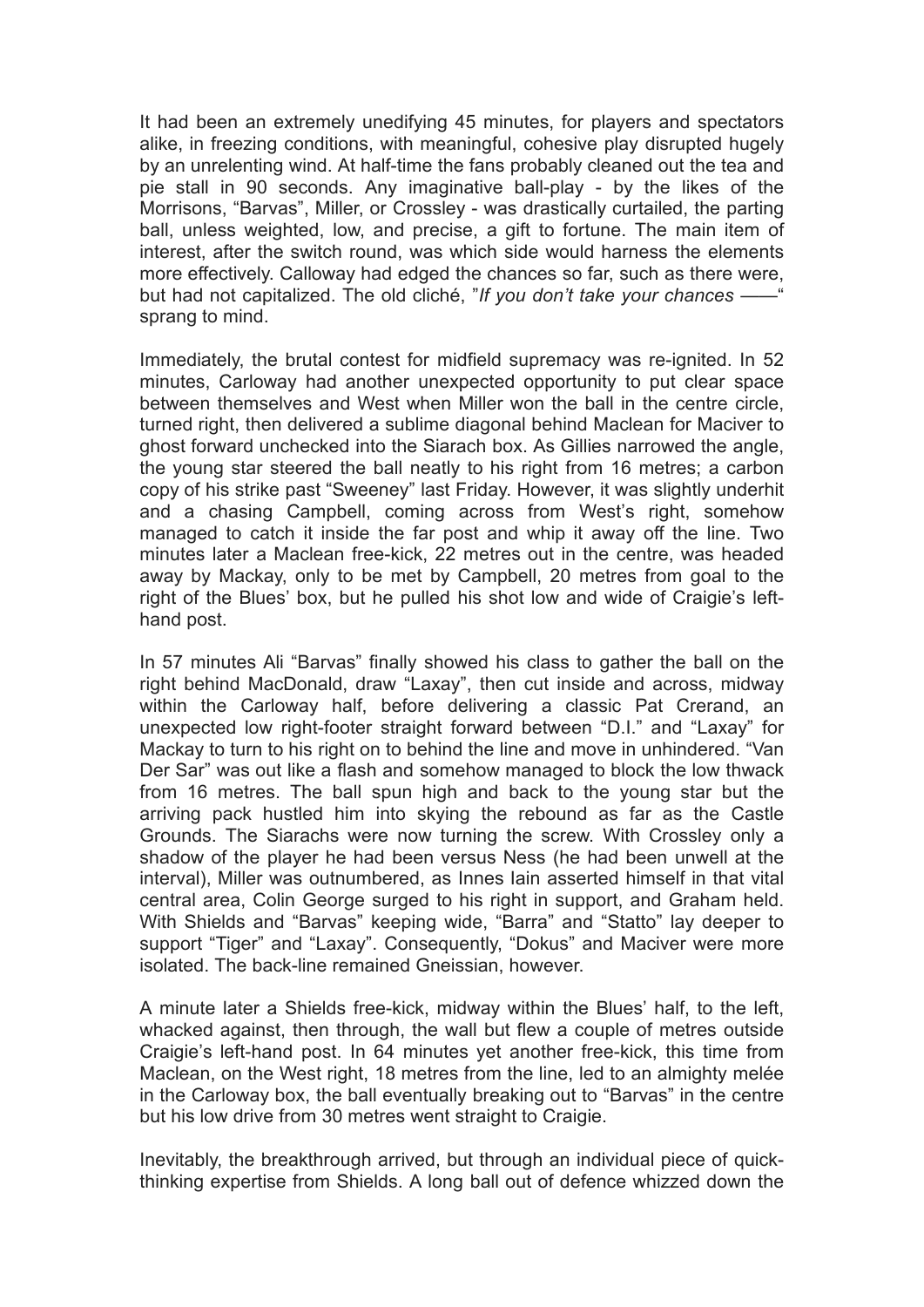West left, chased by "Tiger" and Shields. Craigie came, hesitated, then moved back. Shields outpaced the defender, then spotting the keeper off his line, sent the sweetest of left-foot lobs over his head from the left edge of the box. Craigie could only watch helplessly as the ball bounced into the unguarded net (**2-1**).

In 71 minutes a Maclean free-kick, midway within na Gormaich's half, struck a head in the wall and spun a metre over the centre of the bar. Carloway continued to struggle to restart the machine, as a speculative strike from 24 metres by Graham (?) was blocked low by "Van Der Sar" to his left, and as Mackay raced in, he did well to block his drive from 14 metres.

The arrival of "Sqweg" in 80 minutes brought some degree of stability and purpose to the Blues, supporting Miller, mainly to his right, but not before more "Barvas" trickery on the right gave him space to move off "Laxay" on the right and send in a low hard strike from 20 metres which Craigie held carefully, low to his left. Two minutes later a "Sqweg" free-kick on the right touch-line, midway within the Siarach half, swirled invitingly across the face of goal, but without takers.

Na Gormaich were certainly re-engaged in the final ten minutes, rediscovering their sense of purpose, but were simply unable to line up Gillies in their sights, as Campbell, Smith, Wallace, and Maclean repelled each advance. Indeed, the final real chance of the evening came in the final minute as a long ball to the left of centre sent Shields clear once again racing into the Carloway half, allowing him to flight a perfect early Tigana for Mackay to run on to in the centre but once again Craigie made himself big and blocked oneon-one from 18 metres.

## **Full-time: Westside 2 (1) Carloway 1 (1)**

As a pointer to Friday's Cup outcome, tonight was of little significance, even if the gale decides to turn up at Goathill. Much of the night was not conducive to any demonstrations of excellence, and so much time was spent retrieving a ball which had whizzed off on to the surrounding moors. What was evident was the rampant motivation and commitment of all concerned to establish their team's ascendancy in the west - or simply to stay warm. No one was missing; everyone wanted the ball. Each back-line was resilient, faultless even, in an extremely testing environment, crushing most assaults outwards, to a safe distance. Hence, Gillies and Craigie (in the first half) were hardly overworked, just attentive.

However, conditions gave both sides scarce opportunity to exhibit their positive attributes and begs the question: games at all levels are regularly called off because of snow, ice, water, and fog or mist, but never wind. Why not? In a country like Scotland, more so, in places like Lewis, the influence of the wind is a frequent feature. Is there not a level at which its influence is detrimental, like tonight? Anyway, in a strict roster of chances created, Westside had it tonight. Apart from Maciver's effort, all Carloway's came in the first half, and none were as clear-cut as those created by the Siarachs in